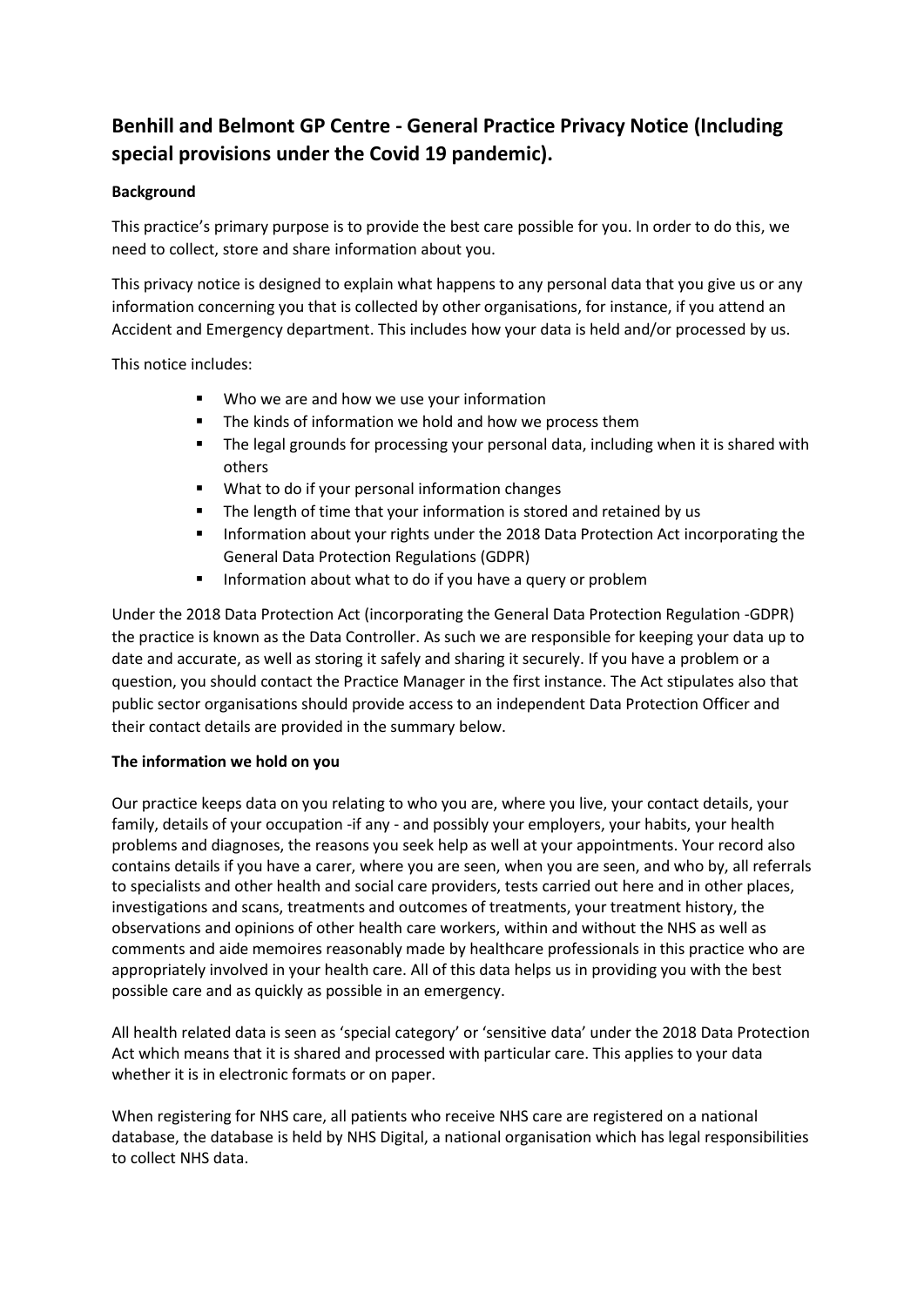#### **Why we hold and process your data**

We hold and process your data in order to provide you with direct care. Anonymised and pseudonymised patient data, in other words data that cannot be used to identify you is also used to:

Improve the quality and standard of care that we and other organisations provide Researching and developing new treatments Preventative treatment of illness and disease Monitoring standards of patient safety Planning future services.

Further details are provided below. You also have a choice over whether you wish to use your confidential data – i.e. data that CAN be traced back to you for these purposes. If you are content with this then you do not need to do anything. If you are not sure or wish to opt out, please see

# **Special Provisions during the Covid 19 pandemic**

**The NHS faces severe pressure during the pandemic. This makes it even more important to share health and care data across relevant organisations.** 

**Using Regulation 3 (4) of the Health Service (Control of Patient Information) Regulations 2002 and related legislation, the Secretary of State for Health has issued a notice (the COPI notice) that requires health organisations including GP surgeries, local authorities and government bodies to share confidential patient information. There are new services and information flows that have been set up to manage the outbreak. For instance, this practice is part of a Primary Care Network and is part of a 'buddy system' so that if its staff are so affected by the virus, that the practice cannot operate, colleagues from other practices and other organisations can still provide you with care.** 

**All patients registered with a GP have a Summary Care Record (SCR) unless they have chosen not to have one. This record gives professionals in the healthcare system away from your practice access to your information when you need it. If you have expressed a preference to only have core information shared in the Summary Care Record or to opt out of the SCR completely. These preferences will be respected. For all other patients the SCR will be used to share additional information as required. Changes to your opt-out preferences will be suspended and not processed for the duration of the outbreak.** 

**Automated processing of data will be used to identify vulnerable patients and patients needing to be shielded.**

**NHS England and NHS Improvement and NHSX have developed a single, secure data-store to gather data from across the health and care system to inform the Covid 19 response.** 

**Any data-flows used to share data specifically to manage Covid 19 during the pandemic will cease once the COPI notice is withdrawn.** 

**Because of the importance of sharing data for us all (defined as "public interest" under the 2018 Data Protection Act) any patient opt-out including the National Data Opt-out will not apply. It may also take the practice longer to respond to Data Subject Access Requests (DSARs)**

**During this period we may also offer you a consultation by video-conferencing link.**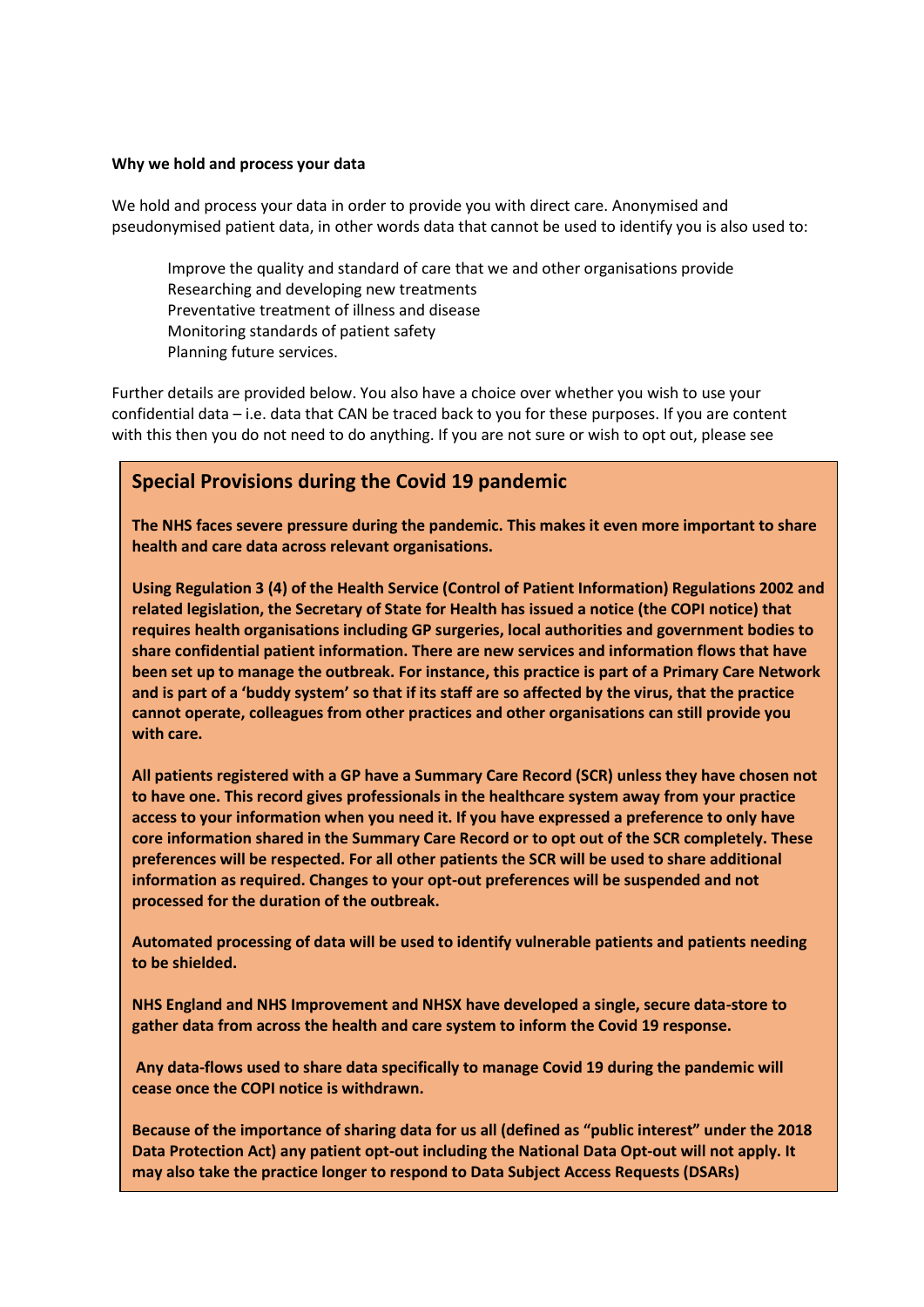#### section on **Opting-Out of Research and Planning** below.

#### **Who do we share information with.**

As GPs, we cannot provide all your treatment ourselves, so we need to delegate this responsibility to others within the practice and with other organisations such as pharmacies or hospitals.

If your care requires treatment outside the practice, we will exchange with those providing such care and treatment whatever information may be necessary to provide you with safe, high quality care. The practice also delivers services and treatment to our patients as part of, and in association with local primary care networks and beyond.

Once you have seen any outside care provider, they will normally send us details of the care they have provided you with, so that we can understand your health and treatment better.

The sharing of data, within the practice and with those others outside the practice is assumed and is allowed by law (including the Data Protection Act 2018) however, we will gladly discuss this with you in more detail if you would like to know more.

We have an overriding responsibility to do what is in your best interests under the 2018 Data Protection Act 'in performance of a public task' (see legal bases in the summary below). The Practice team (clinicians, administration and reception staff) only access the information they need to allow them to perform their function and fulfil their roles. The summary also contains details of your rights in relation to your data under the Act and how to exercise them.

We do share anonymised data with the South West London Clinical Commissioning Group, The Sutton GP Federation and NHS England. This data is extracted by secure data extraction tools such as EMIS Enterprise and/or Apollo

This practice does NOT share your data with insurance companies, except by your specific instruction or consent.

Your data is NOT shared for any marketing purpose.

#### **Communication with Patients**

The practice will use your contact details in order to inform you of progress in your treatment or to work with you in managing your health. Because we can communicate and get data to you more quickly and more securely, we prefer to use email and text messaging services**. Please ensure that we have your current email address and mobile telephone so that we can do this.** If you would prefer us NOT to communicate with you in these ways, please let us know.

#### **Safeguarding and the Caldicott Guardian**

The practice is dedicated to safeguarding all its patients, including children and vulnerable adults. This means that information will be shared by the practice in their best interests. Such decisions are the ultimate responsibility of the practice's Caldicott Guardian. The Caldicott Guardian is the senior person - always a doctor and often a partner within a practice- responsible for protecting the confidentiality of people's health and care information. The duty to share data for the benefit of individuals is as important as the duty to protect patient confidentiality and actions taken as a result of safeguarding concerns will override data protection.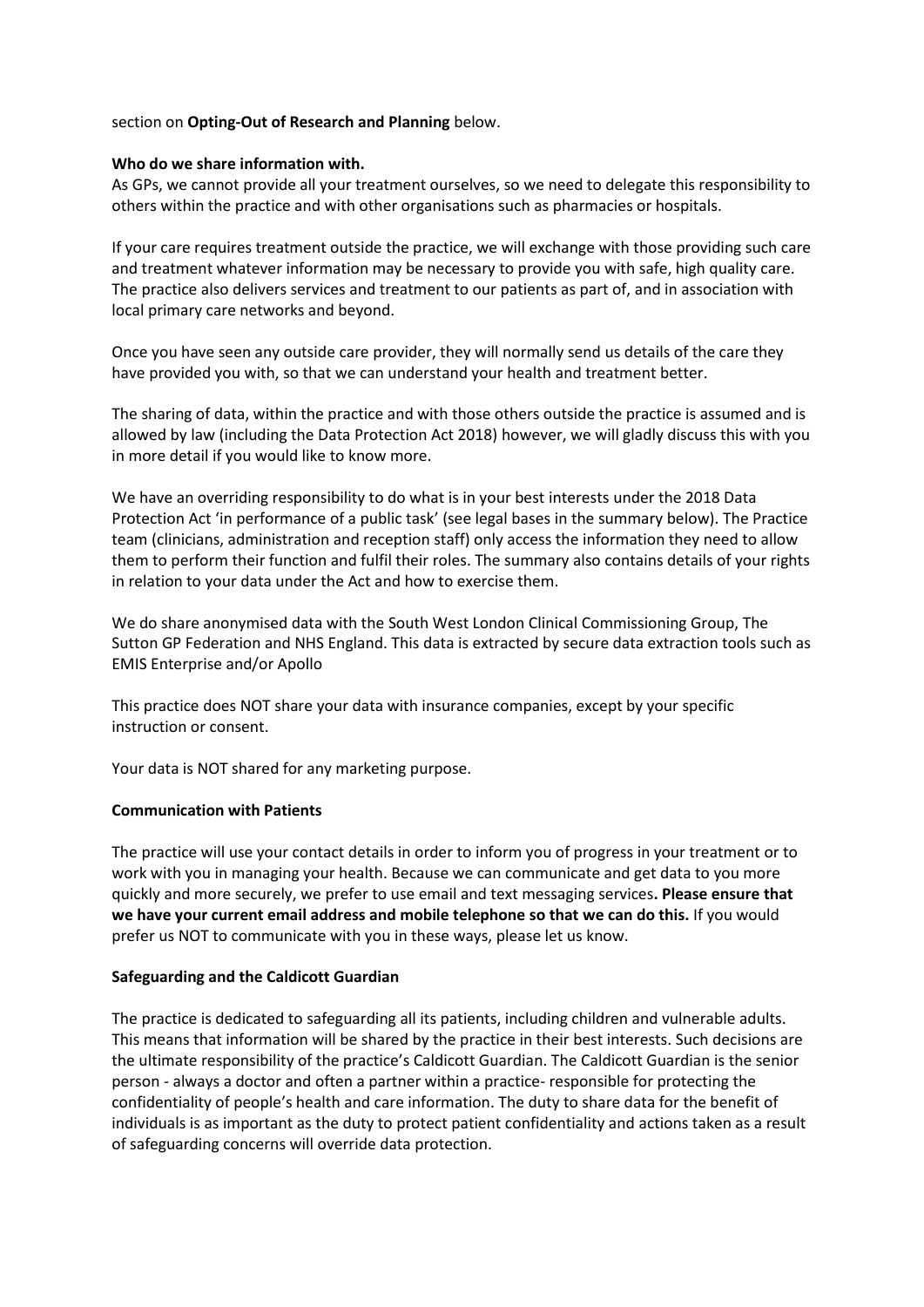#### **Medicines Management**

The practice will conduct reviews of medicines prescribed to its patients. Reviews of this data allow us to test and update our prescribing to ensure that you receive the most appropriate and costeffective treatments. These reviews may take the form of internal audits or those conducted by the local Medicine Management Team.

#### **Risk Stratification**

Electronic tools of prediction, based upon algorithms and artificial intelligence are used within the NHS to determine a patient's future risks and treatment needs. Wherever we can, we want to prevent admissions to A&E and secondary care which would be otherwise necessary. Such preventative care may, for instance, use these tools to determine the risk and consequence of a future fall in an elderly patient. Under Covid 19 these tools are being used to identify vulnerable patients and patients who need to be shielded.

However, under the 2018 Data Protection Act, when the COPI notice described above is withdrawn, you do have the right to opt out of having your data processed in such automated ways. If you wish to opt out of this, please contact the practice.

#### **Research and Planning**

The practice takes part in research that uses anonymised or pseudonymised data. This means that patient data cannot be traced back to individuals and is therefore no longer *personal data* under the 2018 Data Protection Act. You may be contacted by researchers conducting research into specific conditions who wish to use your personal data. In order to include your personal data, these projects require your specific consent.

Anonymised or pseudonymised patient data held by the practice may also be used to evaluate present services that provide direct care or to plan future ones within the practice or across the local area.

Identifiable patient data may be used in planning and managing the response of the NHS to the Covid 19 virus. This will continue until the COPI notice above is withdrawn.

#### **Data Opt-Outs (The National Data Opt-out) and Your Right to Object.**

You cannot opt-out of your data being shared for the purposes of providing you with direct care. You can exercise your right to object to a specific process involving your data. If you wish to do this then you must contact the practice's Data Protection Officer at suttonpatients@jem-gdpr.co.uk.

You can opt-out from having your confidential data (i.e. data that can identify you) being used for purposes beyond direct care, such as research and planning. To do this, you can check or change your preferences at [www.nhs.uk/your-nhs-data-matters](http://www.nhs.uk/your-nhs-data-matters) on-line and read the information and follow the instructions if you wish to opt out. This opt-out is recorded against your NHS number on the NHS 'spine'.

There are some situations where your data will be shared in addition to providing you with direct care. These include: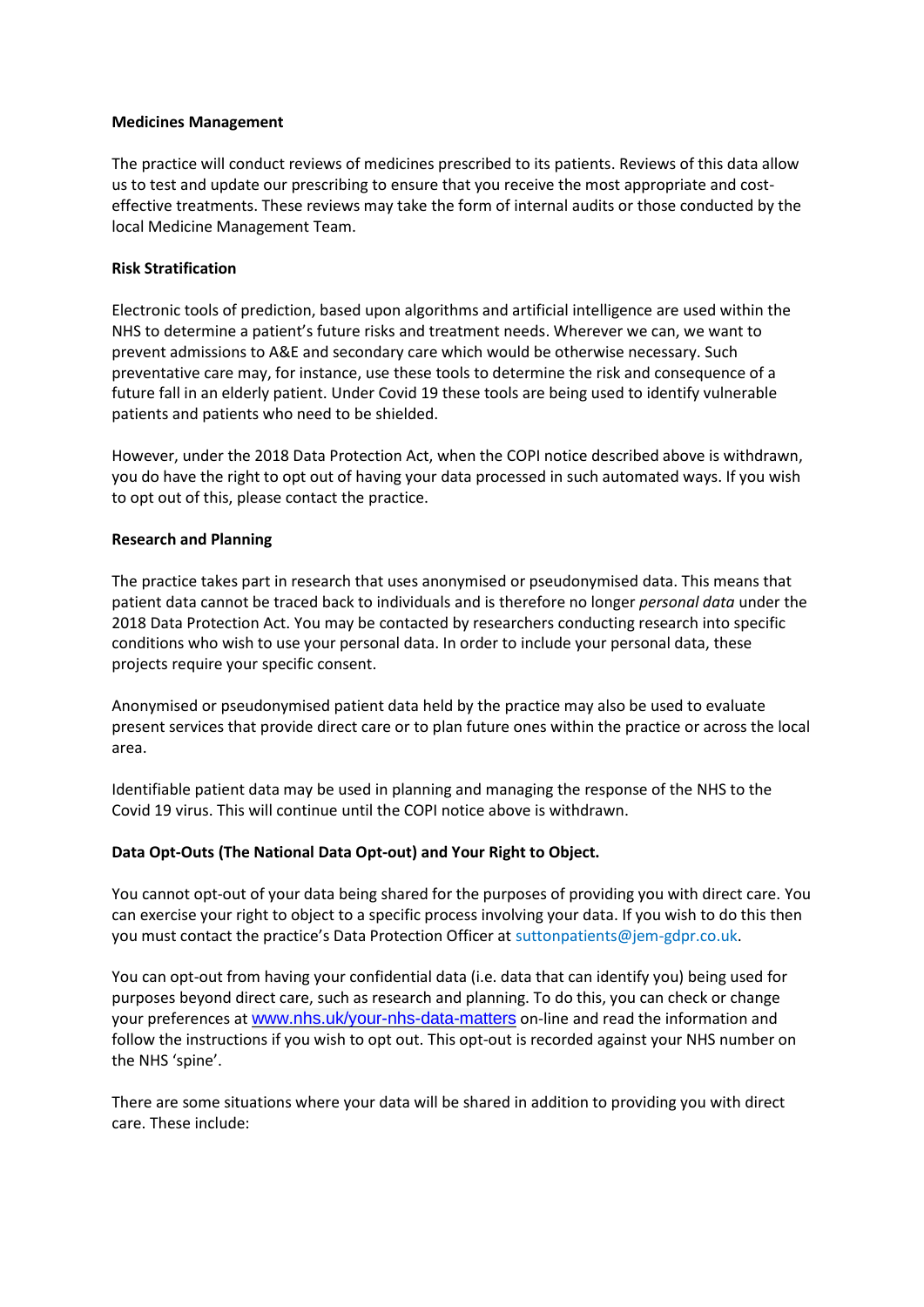- Situations where data is needed in the "public interest", e.g in cases of epidemic where communicable diseases need to be diagnosed and the spread of their infection prevented or controlled;
- To monitor and deliver vaccination programmes
- To manage risks of infection from food or water supplies or the environment.

You can find out more about how your patient information is used at <https://www.hra.nhs.uk/information-about-patients/> and https//understandingpatienttdata.org.uk/what-you-need-know.

Please note that you can change your choice at any time.

This practice is currently compliant with the national data opt-out policy.

#### **How is your information stored?**

The practice stores the main patient record via a contracted data processor in the cloud. The contracted processor for the practice is Egton Medical Information Systems (EMIS). They can be contacted via EMIS, Rawdon House, Green Lane, Yeadon, Leeds LS19 7BY.

#### **How long is the information retained ?**

The medical record is retained at the patient's practice for the lifetime of the patient, after which it is sent to Primary Care Services England (PCSE). If you move to another practice your records will be transferred to that practice.

| <b>Data Controller</b>                                                    | <b>Benhill and Belmont GP Centre</b>                                                                                                                                                                                                                                                                                                                                                                                                                                                                                                                                                                                                   |
|---------------------------------------------------------------------------|----------------------------------------------------------------------------------------------------------------------------------------------------------------------------------------------------------------------------------------------------------------------------------------------------------------------------------------------------------------------------------------------------------------------------------------------------------------------------------------------------------------------------------------------------------------------------------------------------------------------------------------|
| <b>Data Protection Officer</b>                                            | <b>Miles Dagnall</b><br>suttonpatients@jem-gdpr.co.uk                                                                                                                                                                                                                                                                                                                                                                                                                                                                                                                                                                                  |
| <b>Purpose of Processing</b><br>your personal<br>information              | Direct Care delivered to the individual alone, much of which is provided<br>in the surgery.<br>After a patient agrees to a referral for direct care elsewhere, such as a<br>referral to a specialist in a hospital, necessary and relevant information<br>about the patient, their circumstances and their problem will need to<br>be shared with the other healthcare workers, such as specialist,<br>therapists, technicians etc.<br>The information that is shared is to enable the other healthcare and<br>social care professionals to provide the most appropriate advice,<br>investigations, treatments, therapies and or care. |
| <b>Lawful Basis for</b><br><b>Processing your</b><br>personal information | The processing of personal data in the delivery of direct care and for<br>providers' administrative purposes in this surgery and in support of<br>direct care elsewhere is supported under the following Article 6 and 9                                                                                                                                                                                                                                                                                                                                                                                                               |

#### **Summary**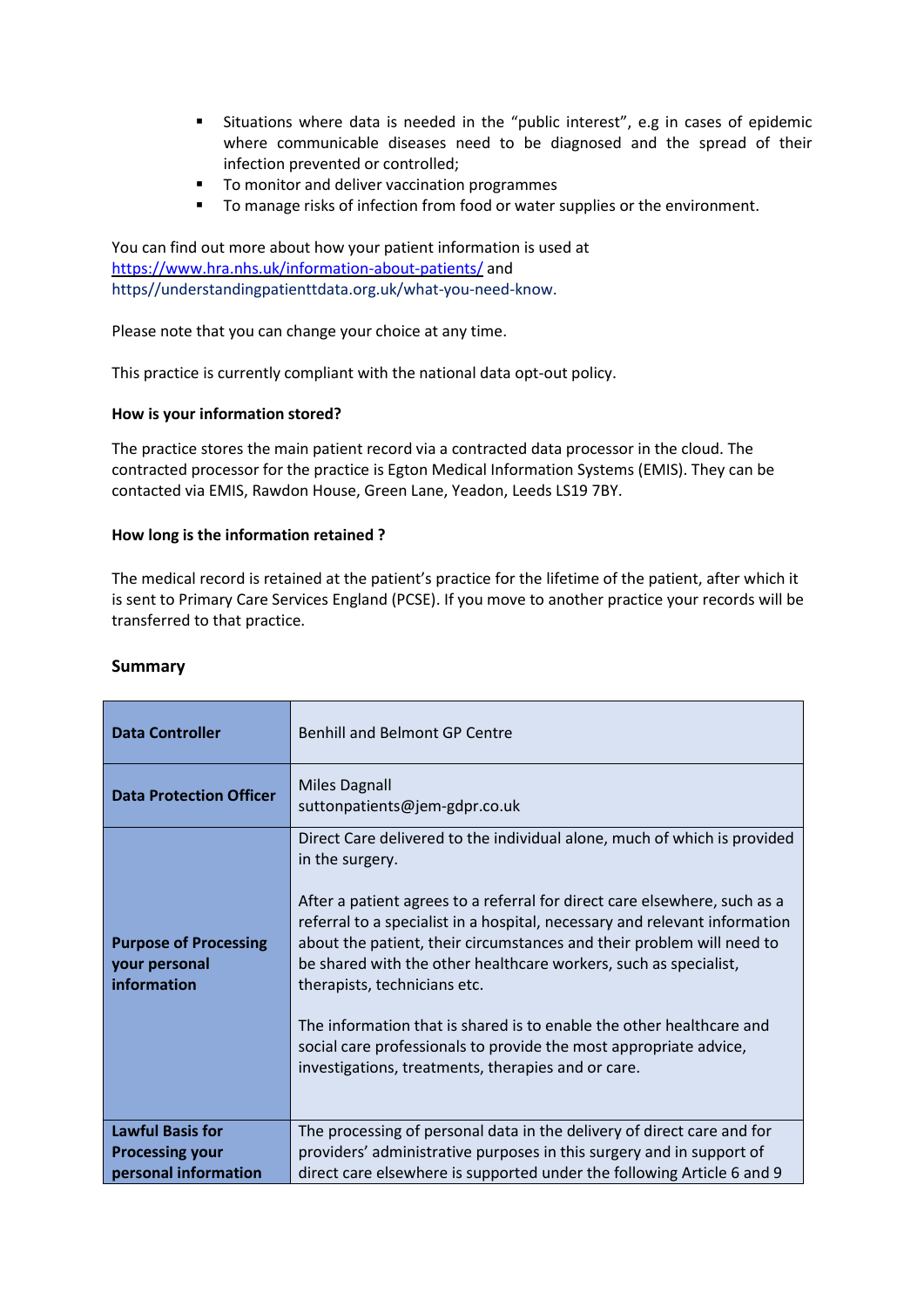|                                | conditions of the GDPR:                                                                                                               |
|--------------------------------|---------------------------------------------------------------------------------------------------------------------------------------|
|                                |                                                                                                                                       |
|                                | Article 6 (1) (c) – the processing is necessary for compliance with a                                                                 |
|                                | legal obligation to which the controller (the practice is subject) and/or                                                             |
|                                | Article 6(1)(e) 'the processing is necessary for the performance of a                                                                 |
|                                | task carried out in the public interest or in the exercise of official                                                                |
|                                | authority'.                                                                                                                           |
|                                | Health data is defined as a special kind of personal data and is also                                                                 |
|                                | processed by the practice under                                                                                                       |
|                                | Article 9(2)(h) 'necessary for the purposes of preventative or                                                                        |
|                                | occupational medicine for the assessment of the working capacity of                                                                   |
|                                | the employee, medical diagnosis, the provision of health or social care                                                               |
|                                | or treatment or the management of health or social care systems and<br>services'                                                      |
|                                |                                                                                                                                       |
|                                | The sharing of your personal data also takes place in accordance with                                                                 |
|                                | the common law duty of confidentiality. Performance of this duty does                                                                 |
|                                | not require consent from the patient where the proposed use of their<br>data is either for individual care or in the public interest. |
|                                |                                                                                                                                       |
|                                |                                                                                                                                       |
|                                | The data will be shared with health and care professionals and support                                                                |
|                                | staff in this surgery and at hospitals, diagnostic and treatment centres<br>who contribute to your personal care.                     |
|                                |                                                                                                                                       |
|                                | GPs                                                                                                                                   |
|                                | Hospitals                                                                                                                             |
|                                | <b>Primary Care Network</b><br>Local GP provider organisation<br>$\bullet$                                                            |
|                                | <b>NHS Commissioning Support Units</b>                                                                                                |
|                                | Social Care Services <b>D</b> Health and Social Care Information                                                                      |
| <b>Recipient or categories</b> | Centre (HSCIC)                                                                                                                        |
|                                | <b>Clinical Excellence Group</b><br>$\bullet$                                                                                         |
| of recipients of your          | <b>Community Pharmacists</b><br>$\bullet$<br><b>District Nurses</b>                                                                   |
| personal data                  | Independent Contractors such as dentists, opticians,<br>$\bullet$                                                                     |
|                                | pharmacists                                                                                                                           |
|                                | <b>Private Sector Providers</b><br>$\bullet$                                                                                          |
|                                | <b>Voluntary Sector Providers</b><br>$\bullet$                                                                                        |
|                                | <b>Ambulance Trusts</b><br>$\bullet$<br><b>Clinical Commissioning Groups</b><br>$\bullet$                                             |
|                                | <b>Local Authorities</b><br>$\bullet$                                                                                                 |
|                                | <b>Education Services</b>                                                                                                             |
|                                | <b>Fire and Rescue Services</b><br>$\bullet$                                                                                          |
|                                | Police & Judicial Services<br>$\bullet$                                                                                               |
|                                | The Child Health Information Service                                                                                                  |
|                                | Substance Misuse Remote Workers                                                                                                       |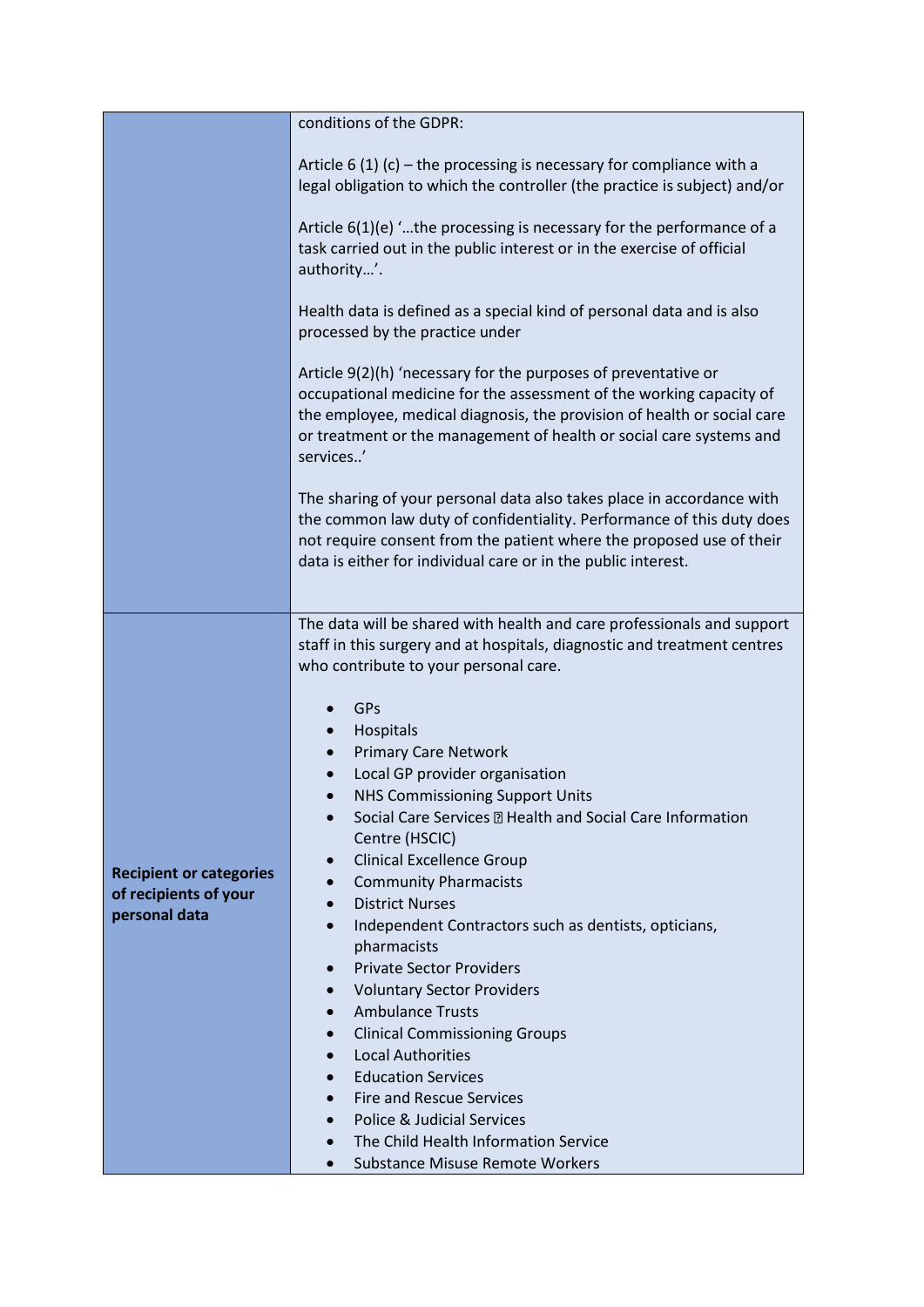|                                                | London Coroner's Service<br>$\bullet$                                             |
|------------------------------------------------|-----------------------------------------------------------------------------------|
|                                                | Voluntary Sector Providers such as Age UK Sutton                                  |
|                                                | <b>Private Sector Providers</b>                                                   |
|                                                | <b>Social Prescribers</b>                                                         |
|                                                |                                                                                   |
|                                                | Many organisations across South West London and neighbouring                      |
|                                                | counties have agreed to share data using Connect your Care 2 as a                 |
|                                                | system in common. This provides an aggregated summary view of your                |
|                                                | patient information to allow organisations to make quicker and better             |
|                                                | informed decisions in caring for you. Further information is available at         |
|                                                | www.swlondon.nhs.uk > ourwork > connectingyourcare                                |
|                                                | This practice is also part of a Neighbourhood Multi-Disciplinary Team             |
|                                                | based upon the Cheam and South Sutton (CASS) Primary Care Network                 |
|                                                | designed to bring together a number of service providers to help                  |
|                                                | patients with more than one need.                                                 |
|                                                |                                                                                   |
|                                                | You have the right to object to some or all of the information being              |
|                                                | processed, which is detailed under Article 21. Exercising your right to           |
|                                                | object may well prevent the referral or course of treatment from going<br>ahead.  |
| Your right to object                           |                                                                                   |
|                                                | Please contact the practice's Data Protection Officer at                          |
|                                                | suttonpatients@jem-gdpr.co.uk.                                                    |
|                                                |                                                                                   |
|                                                | You should be aware that this is a right to raise an objection, this is not       |
|                                                | the same as having an absolute right to have your wishes granted in               |
|                                                | every circumstance.                                                               |
| Your right to access and                       | You have the right to access your data and to have any inaccuracies<br>corrected. |
|                                                |                                                                                   |
| correction                                     | There is no right to have your medical records deleted except when                |
|                                                | ordered by a court of Law.                                                        |
|                                                | We retain your personal data in line with both national guidance and              |
| How long do we hold<br>your personal data for? | law, which can be found here:                                                     |
|                                                |                                                                                   |
|                                                | https://digital.nhs.uk/article/1202/Records-Management-Code-of-                   |
|                                                | Practice-for-Health-and-Social-Care-2016                                          |